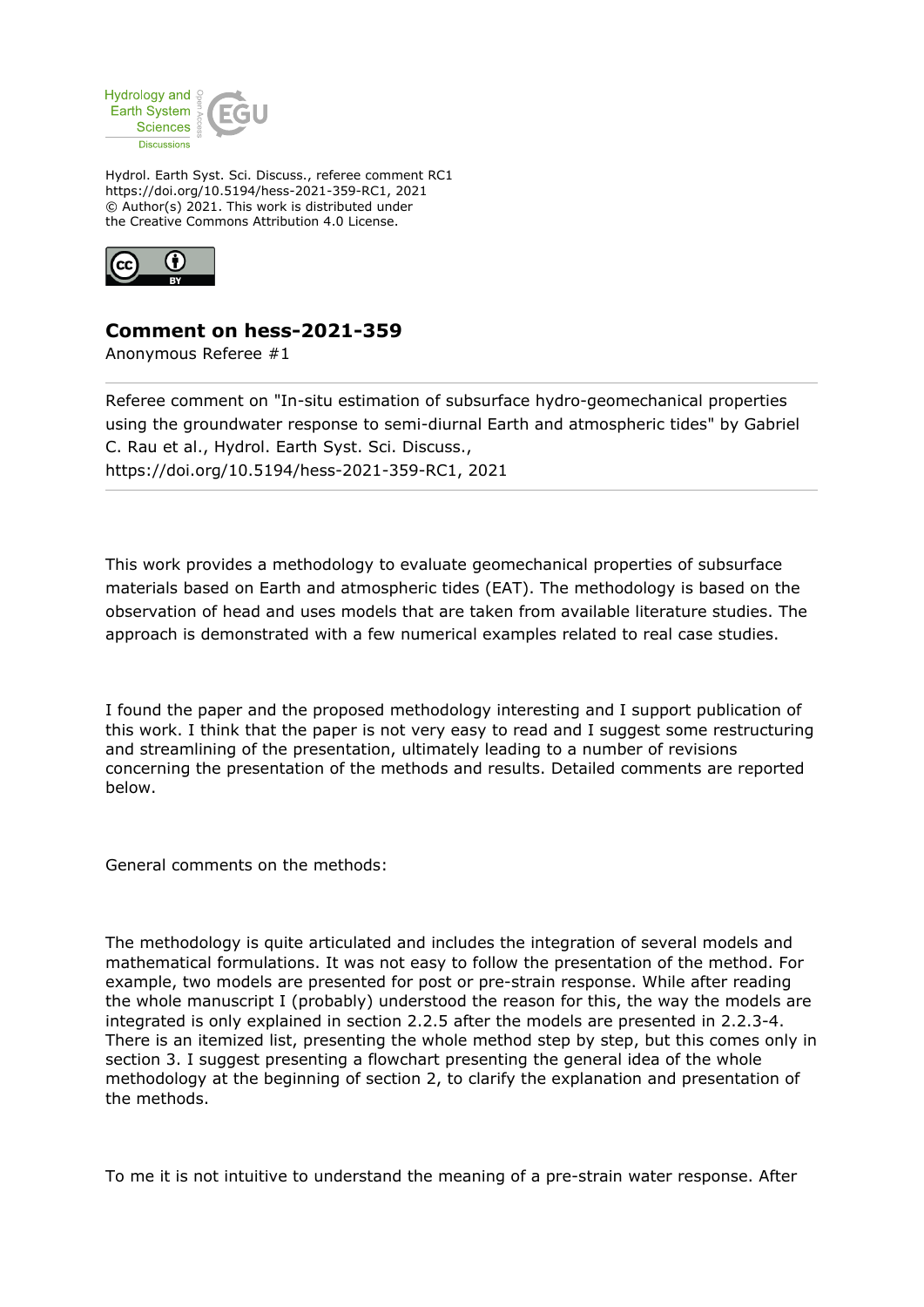reading the whole manuscript I understand that the authors are offering here a quantitative interpretation to a phenomenon that is not clearly understood and, in these terms, I completely support their work. However, all the discussion related to this point, should be given earlier (see e.g., section 4.2 495-505) to give the reader the possibility to properly assess and understand all the assumptions. On this note, the caption of figure 3 distinguishes confined from semi-confined, and this is related to post and pre-strain as far as I undertand. This is not clear from the figure caption.

General comments on the results and discussion:

In general, there is little appreciation in the paper for the uncertainty associated with the estimated quantities. I suggest reporting more details about parameter estimation via curve fitting, e.g., the value assumed by residuals, RMSE or other similar error indicators, and the confidence bounds associated with the key estimated properties. Following up on this comment I have a particular concern: the method prescribes the selection of pre- or post-strain model according to a phase shift evaluation, where the two models are assumed to be both possible if the shift is between -1deg and 0deg. However, I wonder if this overlap is not too restricted as, in principle, the estimation of the phase shift from observed data may be affected by a larger interval of uncertainty.

I found the discussion of the results quite interesting, particularly the fact that they seem to disclose non trivial response of subsurface materials to EAT. These could be due to multiple factors, as extensively discussed in the paper. I have three comments on this point, which in my view should be considered in a revision:

- I wonder if the observed results may be the results of some particular assumption embedded in the parameter estimation procedure. In particular, can the authors demonstrate that the proposed methodology leads to consistent results when applied to synthetic data (i.e. data numerically generated with known parameters and artificially perturbed)? This would demonstrate that the estimation method is robust in terms of parameter identification, at least when the data are consistent with the assumptions.
- Regarding the discussion of the negative Poisson ratio (section 4.4), and given the fact that the measurement sampling volume is unknown, is it possible that this result is due to boundary effects?
- The authors state that the results could be used to infer poroelastic properties to be used in civil and mining construction. However, I have the impression that some of the estimated parameters may be driven by the very specific conditions associated with EAT, and may not be portable to different conditions and loading. For instance, I wonder if some of the observed parameters may be associated with different time scales associated with material responses.

In section 4.2 the authors provide a sort of sensitivity analysis. (e.g., eq. 36-37). This is hard to follow because the discussion is only qualitative. I suggest either dropping it or expanding it. However, the paper is already dense and long and I wonder if the author really need to include this point.